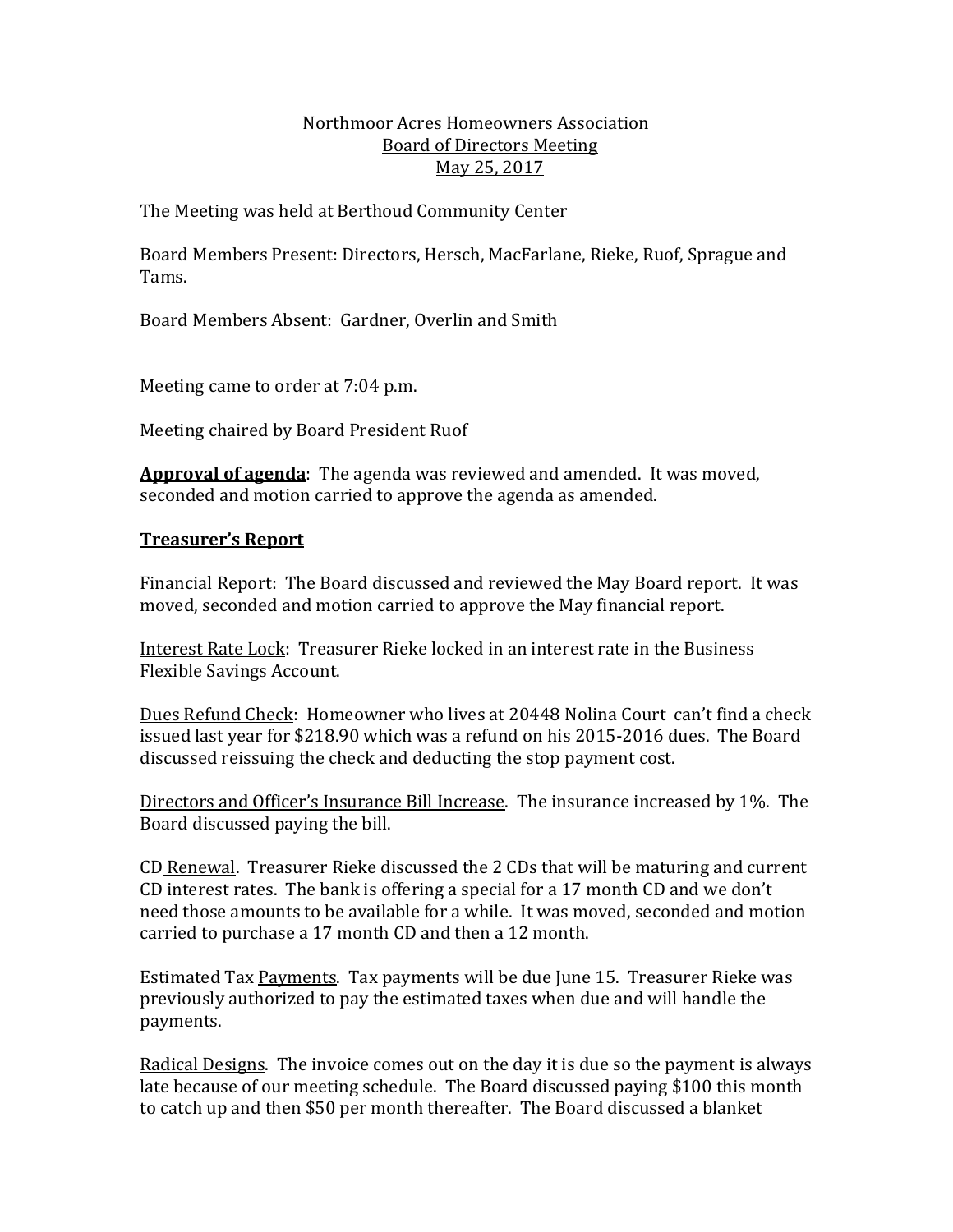approval like we do with the trash. It was moved, seconded and motion carried to pay \$100 today and \$50 per month thereafter.

Signature Cards. President Ruof got all the new signature cards signed and returned to the bank.

Bills: 

| Barry Zaiger, CPA – Financial and administrative |          |
|--------------------------------------------------|----------|
| support                                          | \$60.00  |
| Deb Coulson - Neighborhood Committee             |          |
| Garage sale ads                                  | \$84.14  |
| Radical Design - Web page monthly maintenance    | \$100.00 |
| Susy Ruof – Postage (stamps)                     | \$9.80   |
| Ginny Hersch                                     |          |
| postage - \$1.47                                 |          |
| Recording - 13.00                                | \$14.47  |
| TOTAL                                            | \$268.41 |

It was moved, seconded and motion carried to pay the bills.

**Secretary's Report**. The minutes of the April meeting were sent by email to the Board for review. It was moved, seconded and motion carried to approve the April Minutes. They will be posted to the web site.

Release of Assessment Lien for 20204 Cactus Drive. The homeowner paid \$473 which was the amount of all the past due assessments. A lien release was drafted and recorded.

# Realtor Letters:

5071 Yucca Court. A letter was drafted and sent to the realtor pointing her to the website and giving HOA contact information.

20957 Northmoor Drive. A letter was drafted and sent to realtor pointing out HOA information and ACC issues with the fencing.

Status Letters to Title Company: Contact with Land Title to give out HOA information. 

20649 Staghorn. Drafted a title company closing status letter for the refinance of property.

20957 Northmoor Drive. An email was sent to the owner of the property concerning the construction trash blowing off the property. The owner remedied the problem.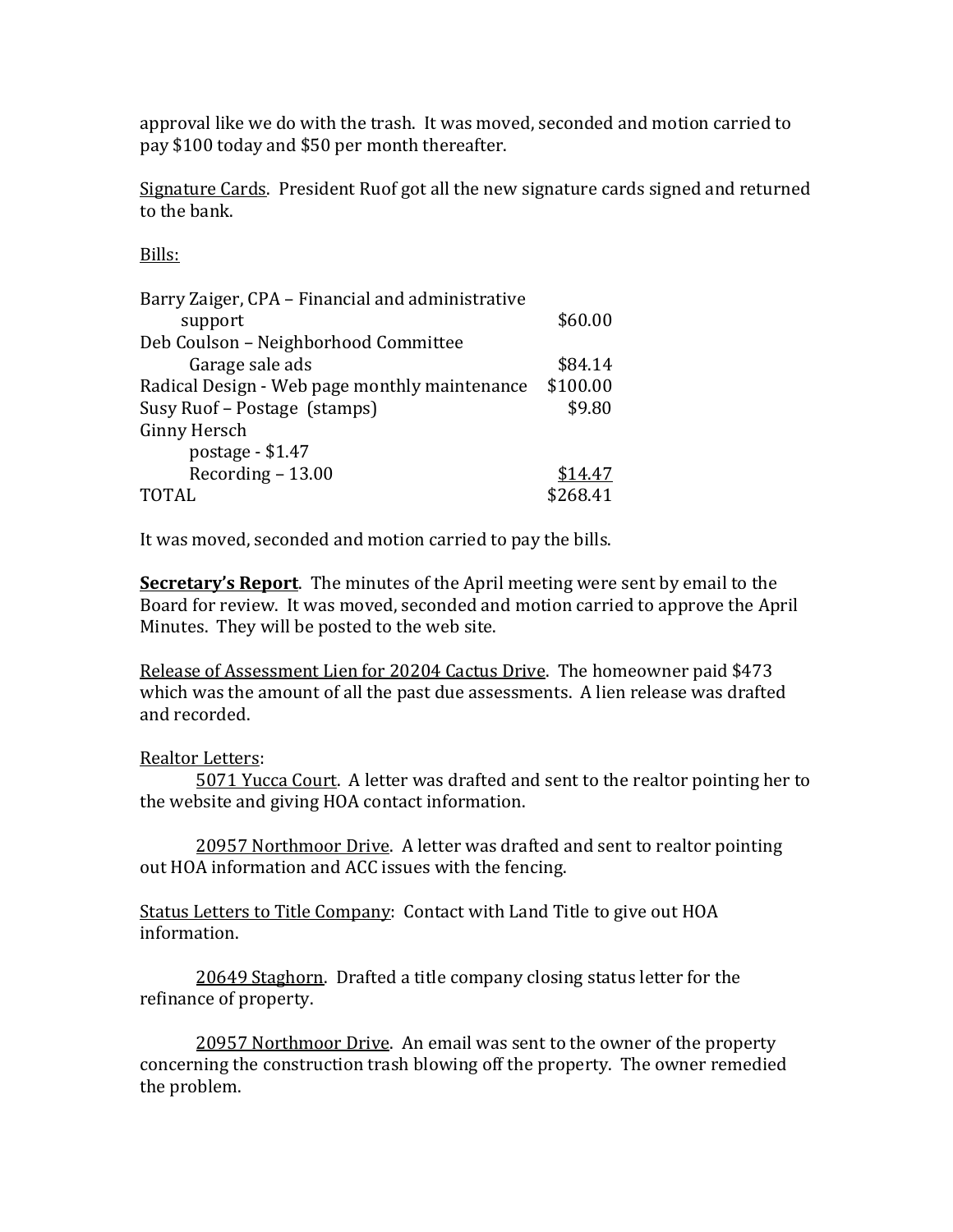## **Old Business**

## Covenant Issues:

20064 Cactus Drive . Additional semi-truck violation on 4-25-17. No response to  $2<sup>nd</sup>$  notice offering a hearing. The Board discussed sending letter and notice of determination of the violation and fine. It was moved, seconded and motion carried to determine there was a violation and impose the first fine of \$25 and send the fine letter.

20487 Nolina Court, Unapproved structure. A letter was drafted regarding the unapproved structure in the back of the property. It was moved, seconded and motion carried to approve sending letter.

20503 Cactus Drive. Unapproved livestock fence. A reminder letter was drafted. There was discussion. It was moved, seconded and motion carried to send the reminder letter.

Deposit Box Inventory. Directors Hersch and Ruof are working on the final inventory list. President Ruof has a copy of the Oil and Gas Lease to put in the box.

Annual Dues Notice. A draft of the invoice to all homeowners was reviewed and approved. Director Sprague will work with Deb Coulson to send the invoices June 5.

CAI Class. A class to be held by CAI in August was discussed.

## Board Member Duties.

Director MacFarlane has volunteered to maintain the database. He and President Ruof will also handle MailChimp and interface with Radical Designs. Director Smith will handle the Neighborhood Committee and events.

## **New Business**:

20957 Northmoor Drive Realtor Letter. A letter was drafted to the realtor pointing out that the fencing was not complete and not approved to contain livestock. It was moved, seconded and motion carried to send the letter to the realtor,

20537 Northmoor Drive . There are 3 industrial containers on the property. There was discussion. The Board members will go look at the property. This was tabled.

Alternate Meeting Location in Bad Weather. Director Tams volunteered to hold meetings at her house in the event of bad weather.

Neighborhood Committee. Ariel Gerster volunteered to be on the committee. She will be connected with Director Smith.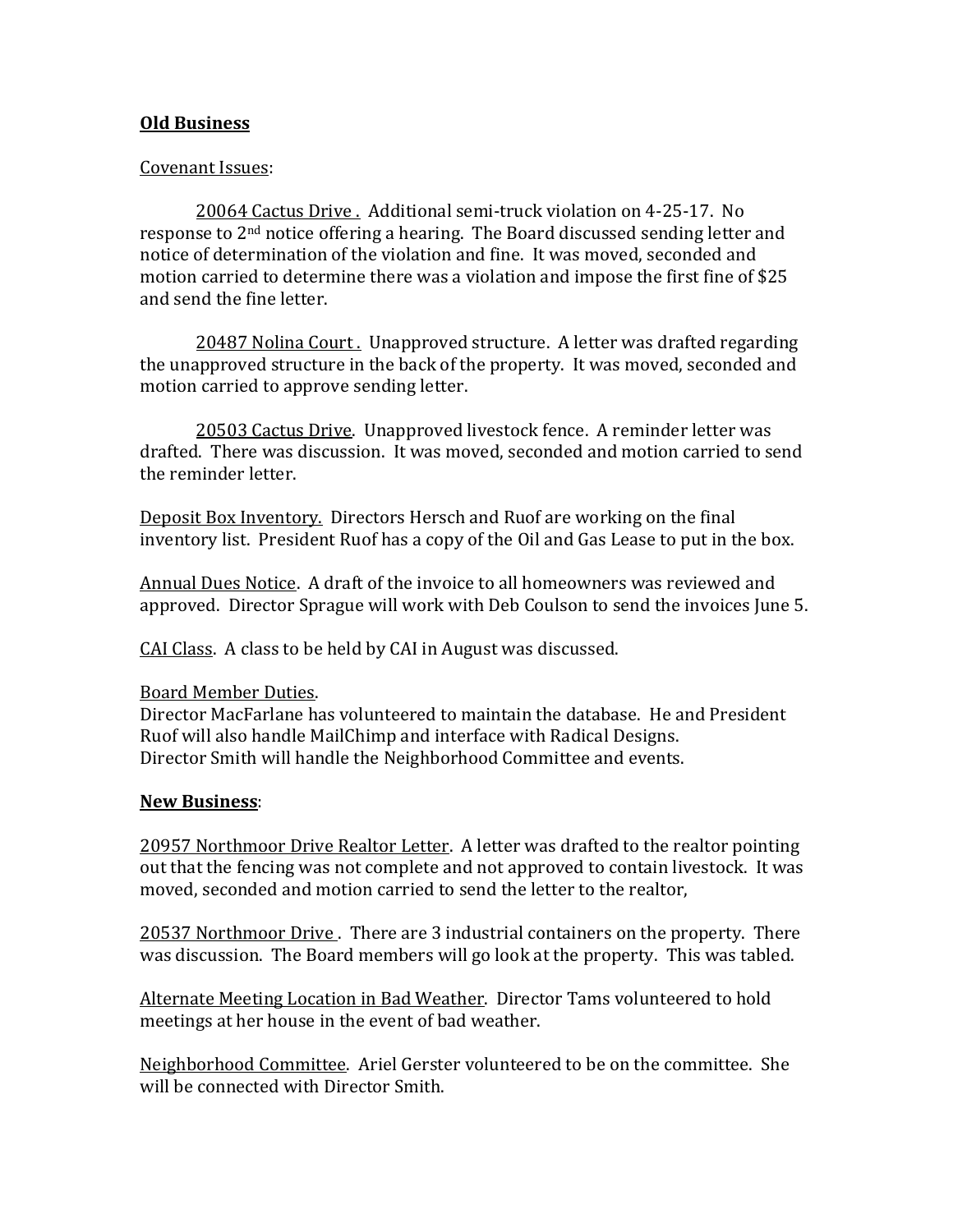Oil and Gas Inquiry. Cody Cerner from Wolf Resources asked about buying our oil and gas. President Ruof replied to the request by phone and drafted a letter for Board approval. There was discussion and the Board decided that we do not need to respond in writing.

Trash Complaint. Tabled.

Executive Session to Discuss Attorney Advice. The Board went into Executive session to discuss attorney advice.

#### **Committee Reports:**

Governing Document Committee. The Committee continues to meet.

#### **Property Maintenance:**

Greenbelt trees. Take out 6 or 8 dead trees. Check and repair driplines. Greenbelt walking path repair. Committee needs \$30.00 for fill dirt to come out of this year's budget. The Committee requests \$1,200 for tree trimming and cleanup of picnic area to come out of next year's budget. It was moved, seconded and motion carried to approve the above expenditures. 

Mowing: Director Sprague will call Dale Alps to see if he will mow and bail the grass but tell him it must be done in June. The Board decided to preapprove up to  $$1,000$  as an offer for him to do it. If he can't do it or doesn't do it in a timely fashion, the Board will look at hiring someone else. The Board has 3 bids.

Greenbelt Cleanup Day. The work day is June 10. An email should go out to all homeowners with a list of tasks. The concrete ditch will be cleaned, as well as other necessary tasks (taking out dead trees, filling in the path, checking the drip system, etc).

Weed spraying along roadways for goat heads. The Board reviewed a description of the project including notifying the homeowners of a planned program to spray for goat heads, the same as was done last year. The Board approved the project. A letter should be sent to homeowners soon. It was moved, seconded and motion carried to approve the spraying project as described.

Status of moving dirt: Directors Sprague and Gardner will handle this during the cleanup day.

Status of water rental. There was discussion.